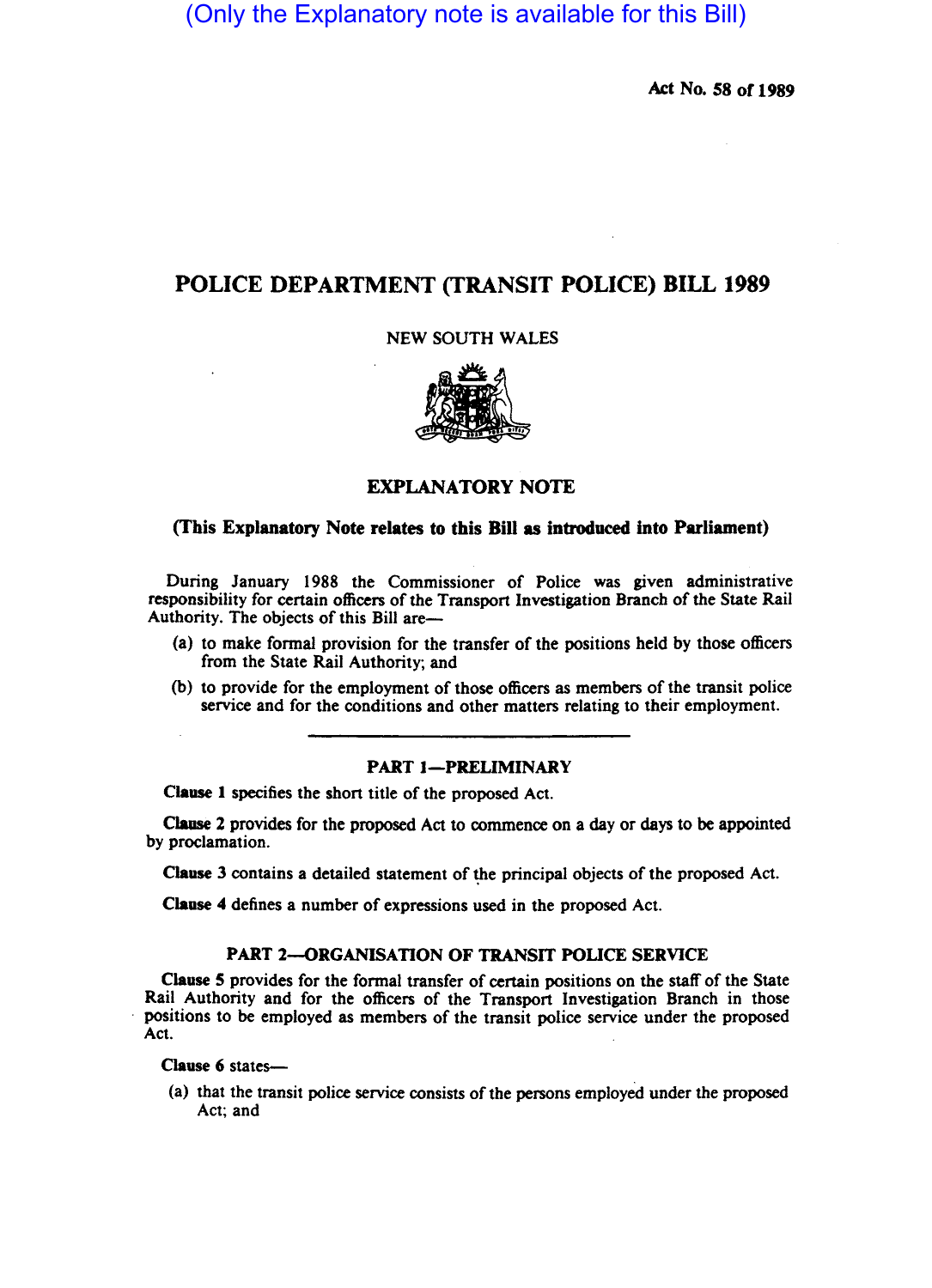(b) that the Public Sector Management Act 1988 does not apply to members of the service,

and specifies the functions of the service.

 $\overline{z}$ 

Clause 7 provides for different classifications of the service and the creation of positions in a classification.

Clause 8 enables the Minister to determine the classes or descriptions, and the number, of members of the service who may be employed in a classification.

Clause 9 provides for the Commissioner of Police ("the Commissioner") to determine the duties of members of the service and includes a provision to protect members carrying out their duties in good faith from certain forms of liability. The members have been appointed as special constables under the Police Offences Act 1901 and will also exercise functions prescribed by the regulations.

#### PART 3-EMPLOYMENT

Clause 10 empowers the Commissioner to promote or transfer a member of the service ("a member") to a vacant position in a classification of the service. An appointment must be made on merit. No new appointments may be made to the service.

Clause 11 sets out the citizenship or residency requirements which a member of the service must satisfy.

Clause 12 sets out the circumstances in which a member wiU be taken to have vacated his or her position.

Clause 13 provides that members of the service may retire at 60 years of age and must retire at 65 years of age (with certain exceptions).

Clause 14 enables the Commissioner to retire members of the service who are likely to be permanently unfit to discharge or incapable of discharging their duties.

Clause 15 enables the Commissioner to transfer members of the service from one position to another position of equal remuneration.

Clause 16 enables the Commissioner to transfer a member from one position to another, or dispense with his or her services, in the interests of the efficient, effective and economical management of the functions of the service.

Clause 17 enables the Commissioner to transfer a member from one position to another if it appears the member is in receipt of excessive remuneration for the work performed by the member.

Clause 18 sets out the circumstances in which a member may be dismissed for refusing a transfer.

Clause 19 empowers the Commissioner to give a member directions relating to other employment undertaken by the member.

# PART 4-CONDITIONS OF EMPLOYMENT

Clause 20 gives the Public Employment Industrial Relations Authority ("the Industrial Authority") power to fix the conditions of employment of members of the service and provides that regulations may also be made in relation to those conditions.

Clause 21 states that the Industrial Authority is to determine the remuneration of members.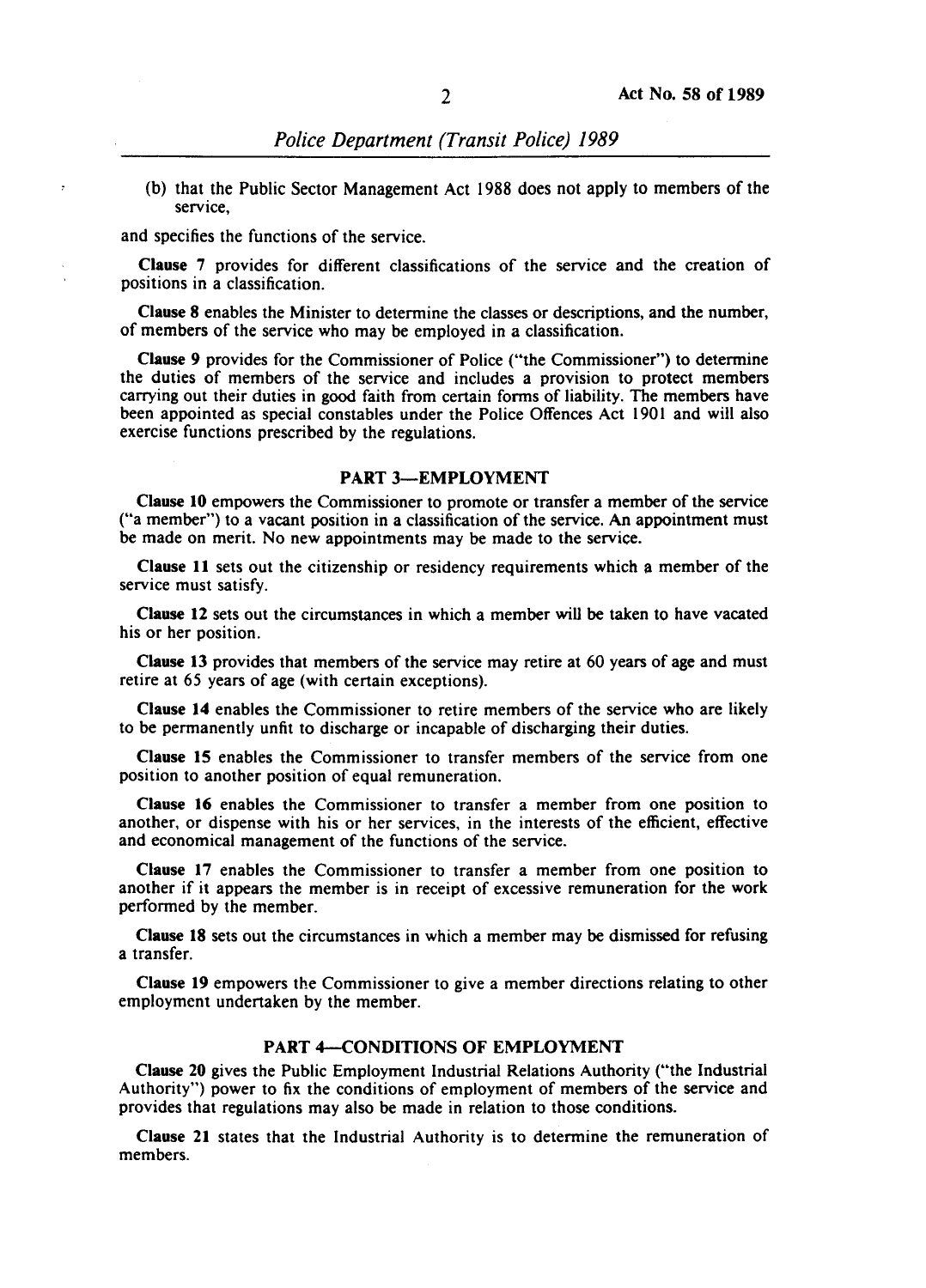Clause 22 provides that the Industrial Authority is to be taken to be the employer of members for certain industrial purposes and may make agreements with bodies representing members.

Clause 23 preserves the Crown's right to dispense with the services of members who are in the service of the Crown.

Clause 24 provides that (except as may be provided by the proposed or any other Act) members are not entitled to compensation if their services are dispensed with.

# PART 5-DISCIPLINE

Clause 25 provides for the Police Regulation (Allegations of Misconduct) Act 1978 to apply in relation to investigation of complaints against members of the service in the same way that it applies to members of the Police Force.

Clause 26 lists what constitutes a breach of discipline by a member.

Clause 27 provides the machinery for dealing with a breach of discipline by a member.

Clause 28 sets out the courses which the Commissioner may take if a member is found to have committed, or admits to having committed, a breach of discipline.

Clause 29 provides that the Commissioner may deal with a member who is convicted of an offence in the same way as the member could be dealt with under clause 28.

Clause 30 gives the Commissioner power to suspend, and to lift the suspension of, a member from duty in certain situations. The remuneration of a suspended member may be withheld during the suspension and may be forfeited if the member has committed a breach of discipline or has been convicted of an offence.

#### PART 6-MISCELLANEOUS

Clause 31 provides that a member of the service, with at least 5 years' satisfactory service, may apply for appointment to a position in the Public Service. The person's application and appointment is to be treated as that of an officer of the Public Service. There is to be no right of appeal in respect of the filling of the position applied for.

Clause 32 enables the Commissioner to delegate the Commissioner's functions under the proposed Act.

Clause 33 sets out the procedure to be followed in the attachment of the remuneration of a member by way of satisfaction of a judgment debt entered against the member.

Clause 34 makes it an offence for a member to take or solicit any bribe and for any person to bribe a member or make a collusive agreement with a member to induce the member to neglect his or her duty or to evade a provision of the Act or the regulations.

Clause 35 makes it an offence to impersonate a member.

Clause 36 provides for the manner in which proceedings for an offence against the proposed Act or regulations are to be dealt with.

Clause 37 enables the making of regulations.

Clause 38 amends the Government and Related Employees Appeal Tribunal Act  $1980-$ 

(a) to make express mention of a member as an "employee" under that Act so as to ensure that members have a right of appeal in relation to disciplinary and promotional matters: and